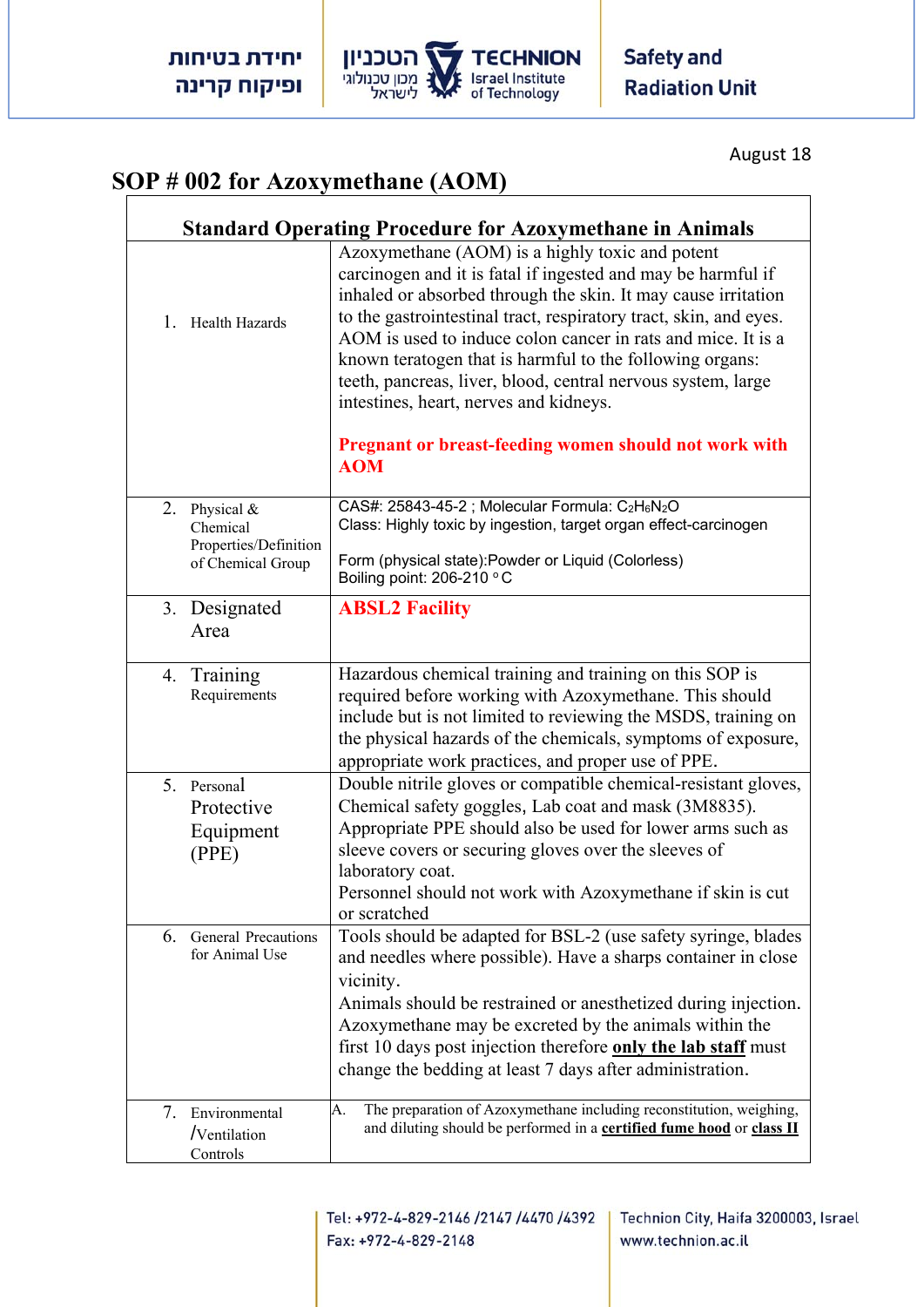## יחידת בטיחות ופיקוח קרינה



|                                               |          | Type B biological safety cabinet (total exhaust cabinet). Work                                                                             |
|-----------------------------------------------|----------|--------------------------------------------------------------------------------------------------------------------------------------------|
|                                               |          | should be done over absorbent pads.                                                                                                        |
|                                               | В.       | Work should be conducted in <b>ABSL-2</b> facility, over absorbent pads in                                                                 |
|                                               |          | a class II type A1 or A2 biological cabinet                                                                                                |
| <b>Special Handling</b><br>8.<br>Procedures & | A.       | Azoxymethane should be handled in containment and done over<br>absorbent pads. Utilize safe sharps procedures (i.e. sharps container in    |
| Storage<br>Requirements                       | В.       | the immediate vicinity, Leurlock syringes are recommended).<br>The fume hood or other approved containment must be cleaned and             |
|                                               |          | decontaminated upon completion of tasks.                                                                                                   |
|                                               | C.       | When transporting Azoxymethane, the vials should be placed in                                                                              |
|                                               |          | secondary, sealed, plastic, labeled, non-breakable containers.                                                                             |
|                                               | D.       | All equipment must be decontaminated prior to removal from the                                                                             |
|                                               |          | room housing the infected animals.                                                                                                         |
| 9.<br>Precautions for                         | A.       | Animals should be restrained or anesthetized during injection.                                                                             |
| Animal Use                                    | В.<br>C. | NO recapping needles.<br>Have a sharps container in close vicinity.                                                                        |
|                                               |          |                                                                                                                                            |
|                                               | D.       | Once Azoxymethane is injected, animals, animal waste and cages are                                                                         |
|                                               |          | considered hazardous for a minimum of 10 days.                                                                                             |
| Animal Handling<br>Е.                         | E.<br>A. | Hands must be washed upon exiting animal room<br>Animals must be housed in filter top cages marked as biohazards                           |
| Practices                                     |          | (including the name of the pathogen/biohazard), in negative                                                                                |
|                                               |          | pressurized IVC.                                                                                                                           |
|                                               | В.       | Handling the cages (including bedding) will be done only by the                                                                            |
|                                               |          | researchers.                                                                                                                               |
|                                               | C.       | Use a class II Biological Safety Cabinet at all times (especially during                                                                   |
|                                               |          | injection or any surgical procedure), when performing work on these                                                                        |
|                                               | D.       | animals and/or when moving animals from dirty to clean cages.<br>Injecting animals with Azoxymethane:                                      |
|                                               |          | Animals will be injected IP with Azoxymethane within Class II<br>1.                                                                        |
|                                               |          | Type B Biosafety cabinet or designated certified Chemical                                                                                  |
|                                               |          | fume hood or other Local exhaust ventilation (e.g. "snorkel or                                                                             |
|                                               |          | elephant" (trunks) hood connected to building exhaust system).<br>All needles will be disposed of in sharps container - do not recap<br>2. |
|                                               |          | or bend needles.                                                                                                                           |
|                                               |          | $\mathbf{3}$ .<br>Infected animals considered hazardous for a minimum of 10 days                                                           |
|                                               |          | after each administration of Azoxymethane;                                                                                                 |
|                                               |          | Take precautions to avoid the creation of aerosols when changing<br>4.                                                                     |
|                                               |          | or washing cages, or cleaning the room.                                                                                                    |
|                                               |          | A respirator is recommended for personnel that are<br>immunocompromised or pregnant and for healthy personnel if                           |
|                                               |          | work is done outside the ventilated cabinet.                                                                                               |
|                                               |          | Care should be taken to avoid exposure to bedding dust when<br>5.                                                                          |
|                                               |          | handling exposed animals and their waste materials during this                                                                             |
|                                               |          | time.                                                                                                                                      |
|                                               |          | Dead animals must be placed in primary plastic bags, which are<br>6.                                                                       |
|                                               |          | then placed in biosafety bags for infectious waste incineration.<br>All surfaces and racks that may be contaminated will be<br>7.          |
|                                               |          | decontaminated with detergent solution followed by water                                                                                   |
|                                               |          | ASAP.                                                                                                                                      |
|                                               |          | The first cage change after each drug administration is to be done<br>8.                                                                   |
|                                               |          | no sooner than 7 days after the administration. The bedding is                                                                             |
|                                               |          | considered contaminated and requires special handling                                                                                      |
|                                               |          |                                                                                                                                            |
|                                               |          | <b>When changing cages use the following technique:</b>                                                                                    |

Tel: +972-4-829-2146 /2147 /4470 /4392 Fax: +972-4-829-2148

Technion City, Haifa 3200003, Israel www.technion.ac.il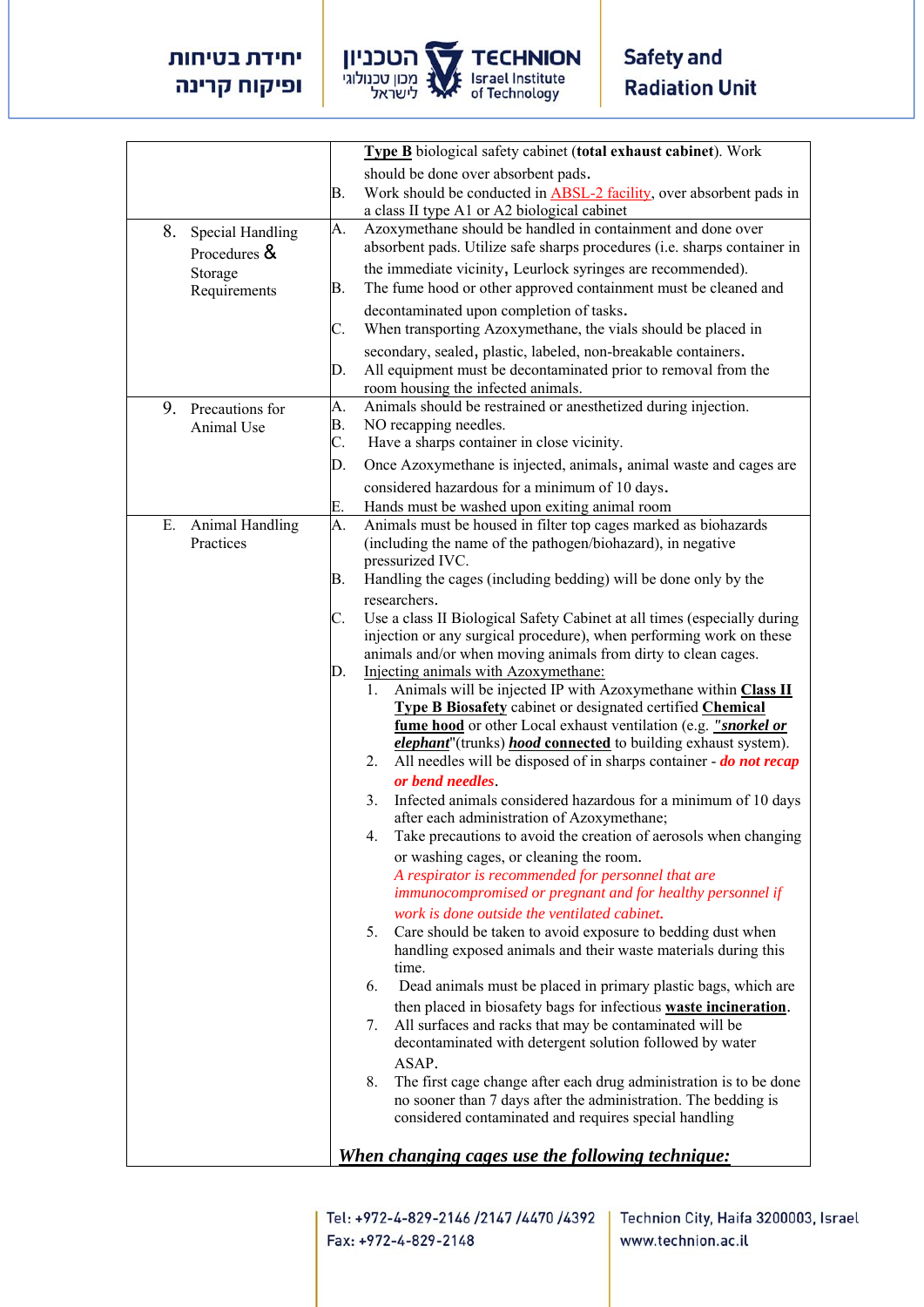## יחידת בטיחות ופיקוח קרינה



|                                        | Transfer the animals to clean cages<br>$\bullet$<br>Insert the used cages in a plastic bag.<br>٠<br>Twist the ends of full bags, and seal with tape. Label with wide<br>$\bullet$<br>tape or other type of label marked<br>"Toxin-Azoxymethane".<br>Transport the bags of cages to a HEPA filtered dumping station<br>$\bullet$<br>that draws air away from the user (it is recommended to use a<br>mask or fume hood).<br>If local ventilation controls are not available for opening cages or<br>$\bullet$<br>dumping bedding, a 3M8835 respirator and safety googles must<br>be worn.<br>All contaminated bedding will be labeled as hazardous materials<br>and handled accordingly:<br>incinerated or placed in chemical waste bags for disposal.<br>After this first cage change or after 10 days, there is no need for<br>٠<br>further special precautions to be taken regarding the animals or<br>the cages as long as the animals have not received any more<br>Azoxymethane.<br>The cages should then be put in plastic bags (marked "Toxin-<br>٠<br>Azoxymethane") and sealed for transport to the washroom.<br>In the washroom, cages should be unloaded from the bags with<br>$\bullet$<br>the appropriate PPE as mentioned above and run through the<br>cage wash in the conventional manner. Note- cage wash<br>personnel that meet the criteria for extra precautions above<br>(pregnant exc.) should take extra precautions (additional PPE)<br>when handling cages that may have Azoxymethane<br>contamination. |
|----------------------------------------|----------------------------------------------------------------------------------------------------------------------------------------------------------------------------------------------------------------------------------------------------------------------------------------------------------------------------------------------------------------------------------------------------------------------------------------------------------------------------------------------------------------------------------------------------------------------------------------------------------------------------------------------------------------------------------------------------------------------------------------------------------------------------------------------------------------------------------------------------------------------------------------------------------------------------------------------------------------------------------------------------------------------------------------------------------------------------------------------------------------------------------------------------------------------------------------------------------------------------------------------------------------------------------------------------------------------------------------------------------------------------------------------------------------------------------------------------------------------------------------------------------------------------------|
| Spill and Accident<br>F.<br>Procedures | Spills must be cleaned immediately by properly protected trained<br>1.<br>personnel.<br><b>Minor Liquid Spills:</b> should be cleaned immediately by<br>2.<br>personnel wearing a gown, goggles and two pairs of gloves<br>(nitrile). Use absorbent pads to wipe liquid.<br>The spill area should then be cleaned thoroughly with a detergent<br>solution followed by clean water. Place waste in plastic bag and<br>then in the chemical waste container.<br>3.<br><b>Powder/Major Spills:</b> should be cleaned immediately by<br>personnel wearing a gown, goggles, and two pairs of gloves<br>(nitrile). For powder or major liquid spills outside of a fume hood                                                                                                                                                                                                                                                                                                                                                                                                                                                                                                                                                                                                                                                                                                                                                                                                                                                            |
|                                        | or approved containment, personnel should be instructed to leave<br>the laboratory and entrance should be restricted for at least 30<br>min. In addition to the above specified PPE, a respirator and<br>safety googles, should also be worn. Contain or absorb spill with<br>vermiculite. Collect and place waste in plastic bag and then in the<br>chemical waste container. The spill area should then be cleaned<br>thoroughly with a detergent solution followed by clean water-<br>prevent runoff into drains. Place waste in a plastic bag and then<br>in the chemical waste container.<br>Prevent, by all means available, spillage from entering drains.<br><i>Exposure:</i><br>4.                                                                                                                                                                                                                                                                                                                                                                                                                                                                                                                                                                                                                                                                                                                                                                                                                                      |

Tel: +972-4-829-2146 /2147 /4470 /4392 Fax: +972-4-829-2148

Technion City, Haifa 3200003, Israel www.technion.ac.il